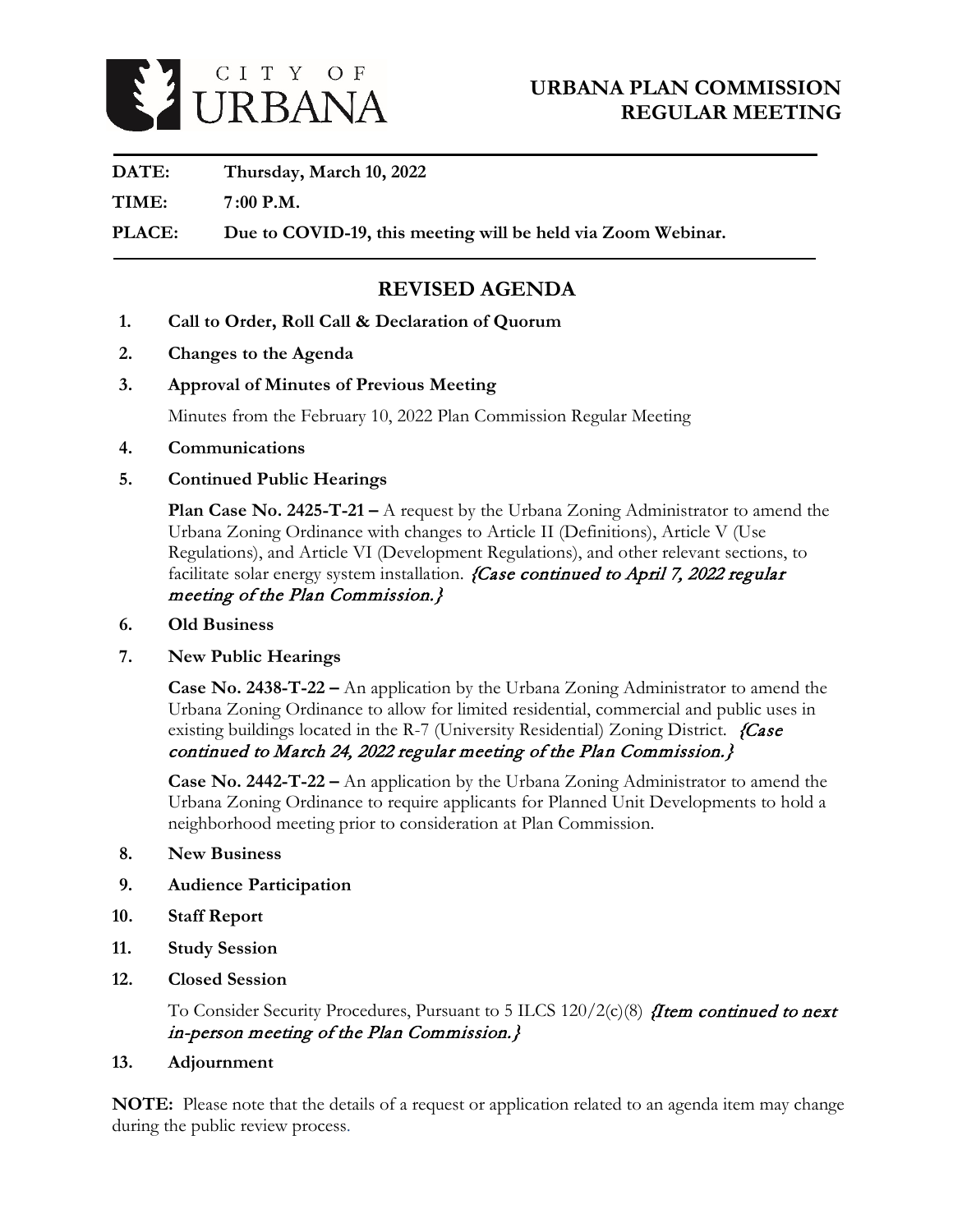# **INSTRUCTIONS ON HOW TO JOIN THE MEETING and HOW TO PROVIDE INPUT**

## **Plan Commission Meeting on Thursday, March 10, 2022**

Anyone can watch the meeting on streaming services or UPTV. You can attend virtually via Zoom webinar if you wish to provide public input during the meeting. If you attend the meeting via Zoom webinar, please turn off any sound from other sources such as UPTV, as there will be a lag in the audio. The meeting will be recorded by the City as part of the record. The recorded video will be available on the City's website by noon on the following Friday.

#### **Providing Public Input by Email:**

Staff asks that you submit your written public comments by email by 5:00 pm (Central Time) on Wednesday, March 9, 2022 to Planning@urbanaillinois.us so that it can be included as communications and become part of the official record of the meeting. Due to the high volume of emails, please put PUBLIC INPUT and the meeting date in the subject line.

#### **Providing Public Input from a computer browser or the Zoom app on a mobile device:**

You will be able to use a phone to call in:

- **Call 1-312-626-6799**.
- You will be asked to enter the **Webinar ID number, which is 842 6221 2829** followed by the # key.
- All callers are muted by default. If you wish to speak, please "raise your hand" by pressing \*9 once (this toggles the raise/lower hand option. When called on by the chair or host by your phone number, you will be unmuted and you should state your name for the record per city code\*. When you finish speaking, the host will "lower your hand" and mute you - there is no need to press any more buttons.

#### **You will be able to use a computer to address the Plan Commission:**

- Join the Zoom meeting here:<https://us02web.zoom.us/j/84262212829>
- Make sure you have a microphone on your computer if you wish to speak. Please identify yourself with first and last name in Zoom for the record. FCC Guidelines will be followed.
- Public participants will be muted during public input. If you wish to speak, please "raise your hand" using the option at the bottom of the screen.
- When called on by the chair or host, you will be unmuted and you should state your first and last name for the record per city code."
- Video will remain off for all members of the public, even while they are speaking.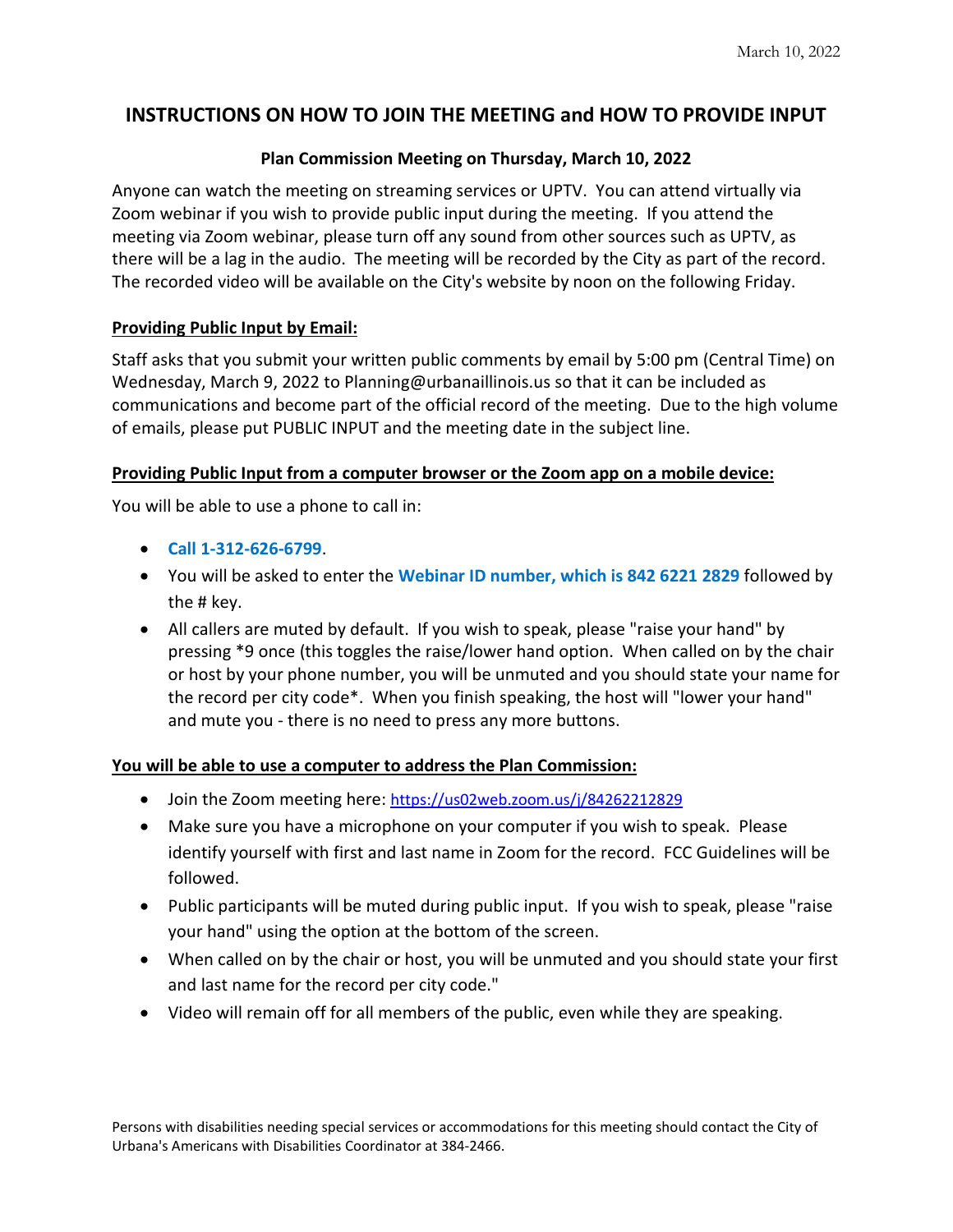# **PUBLIC INPUT**

The City of Urbana welcomes Public Input during open meetings of the City Council, the City Council's Committee of the Whole, City Boards and Commissions and other City-sponsored meetings. Our goal is to foster respect for the meeting process, and respect for all people participating as members of the public body, city staff, and general public. The City is required to conduct all business during public meetings. The presiding officer is responsible for conducting those meetings in an orderly and efficient manner.

Public Input will be taken in the following ways:

#### **Zoom Webinar Participant**

Click on the link listed in the agenda to join the Webinar. You must provide your name and email address in order to join the Webinar. If you wish to speak during Public Input, "raise your hand" and wait to be called on by the meeting host. You must state your first and last name for the meeting record. Participants will be muted except when they are called on to speak; video will remain off for all members of the public when speaking.

#### **Telephone Participant**

Call the phone number listed on the Agenda. Enter the Webinar ID followed by the # key. All callers are muted by default. If you wish to speak, "raise your hand" by pressing \*9 once. When you are called on by the host or presiding officer, you will be un-muted. You must state your first name and last name for the meeting record.

#### **Email Input**

Public comments must be received prior to the closing of the meeting record (at the time of adjournment unless otherwise noted) at the following: **Planning@urbanaillinois.us.** The subject line of the email must include the words "PUBLIC INPUT" and the meeting date. Emailed public comments labeled as such will be incorporated into the public meeting record, with personal identifying information redacted. Copies of emails will be posted after the meeting minutes have been approved.

#### **Written Input**

Any member of the public may submit their comments addressed to the members of the public body in writing. If a person wishes their written comments to be included in the record of Public Input for the meeting, the writing should so state. Written comments must be received prior to the closing of the meeting record (at the time of adjournment unless otherwise noted).